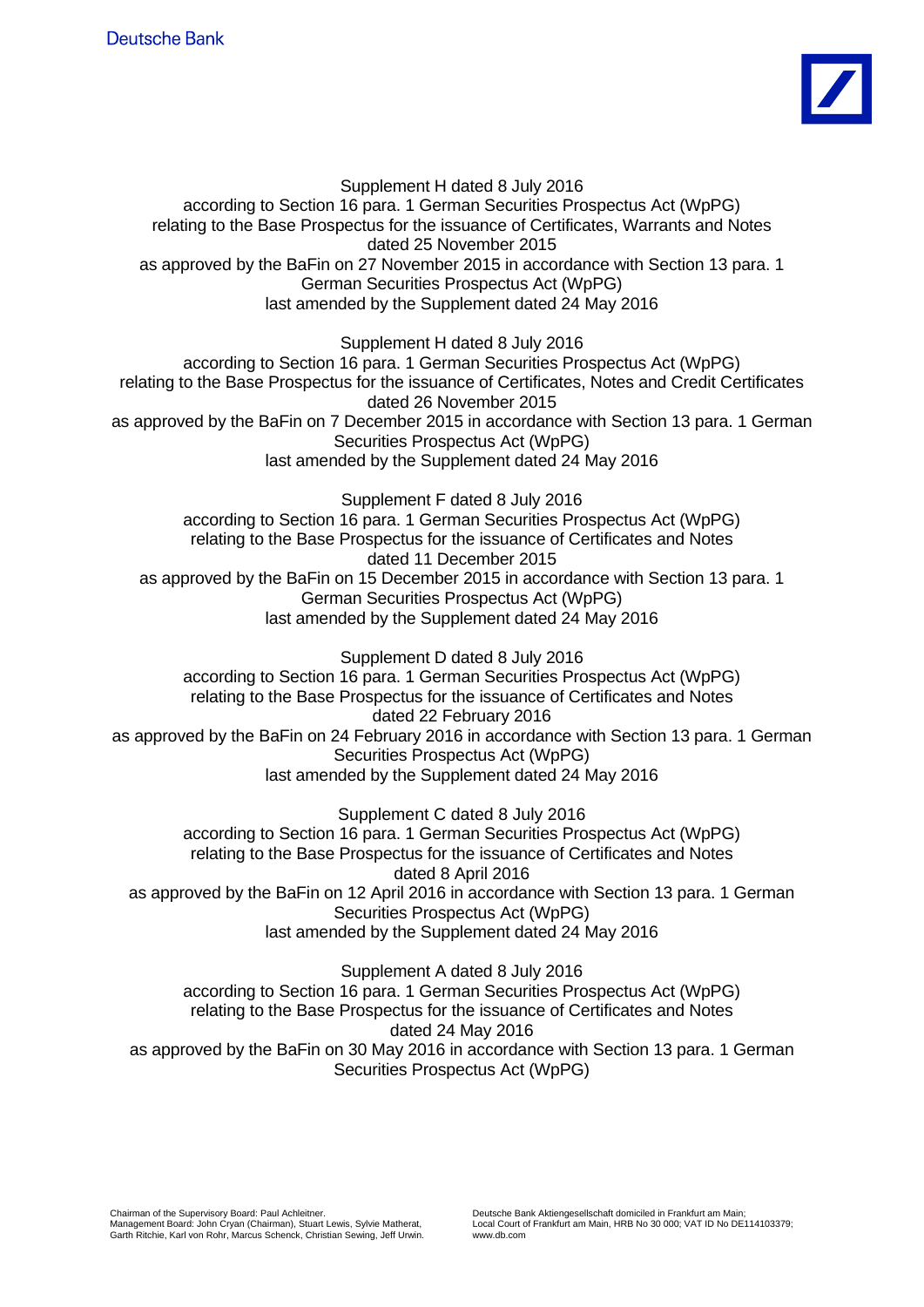## Supplement A dated 8 July 2016 according to Section 16 para. 1 German Securities Prospectus Act (WpPG) relating to the Base Prospectus for the issuance of Certificates and Notes dated 16 June 2016 as approved by the BaFin on 27 June 2016 in accordance with Section 13 para. 1 German Securities Prospectus Act (WpPG)

**In accordance with Section 16 para. 3 of the German Securities Prospectus Act (***Wertpapierprospektgesetz***), investors who have, in the course of an offer of securities to the public, already agreed to purchase or subscribe for the securities, before the publication of this Supplement, have the right, exercisable within two working days after the publication of the Supplement, to withdraw their acceptances, provided that the new factor, mistake or inaccuracy referred to in Section 16 para. 1 of the German Securities Prospectus Act arose before the final closing of the offer to the public and the delivery of the securities.**

**The right to withdraw is exercisable by notification to Deutsche Bank Aktiengesellschaft, Taunusanlage 12, 60325 Frankfurt am Main, Germany. The withdrawal does not have to provide any grounds and has to be provided in text form; dispatch of the withdrawal in good time is sufficient to comply with the time limit.**

**The new factor resulting in this Supplement is the publication by the rating agency DBRS Ratings Ltd. regarding the downgrade of the rating assigned to Deutsche Bank AG on 7 July 2016.** 

This Supplement, taking effect from 8 July 2016, amends and corrects the information contained in the above mentioned prospectuses as follows:

**I.**

In Chapter "**I. Summary**" in "**Section B - Issuer**" under Element B.17 "**Credit ratings assigned to the issuer or its debt securities**" of all Base Prospectuses mentionend above, except for the Base Prospectus for the issuance of Certificates and Notes dated 8 April 2016, the text contained in the right column in the third paragraph (including the table) shall be deleted and replaced as follows:

"As of 8 July 2016, the following long-term and short-term senior debt ratings were assigned to Deutsche Bank:

| <b>Rating Agency</b> | Long-term | Short-term |  |
|----------------------|-----------|------------|--|
| Moody's              | Baa2      | $P-2$      |  |
|                      | Outlook   | Outlook    |  |
|                      | stable    | stable     |  |
|                      |           |            |  |
| S&P                  | BBB+      | $A-2$      |  |
|                      | Outlook   | Outlook    |  |
|                      | stable    | stable     |  |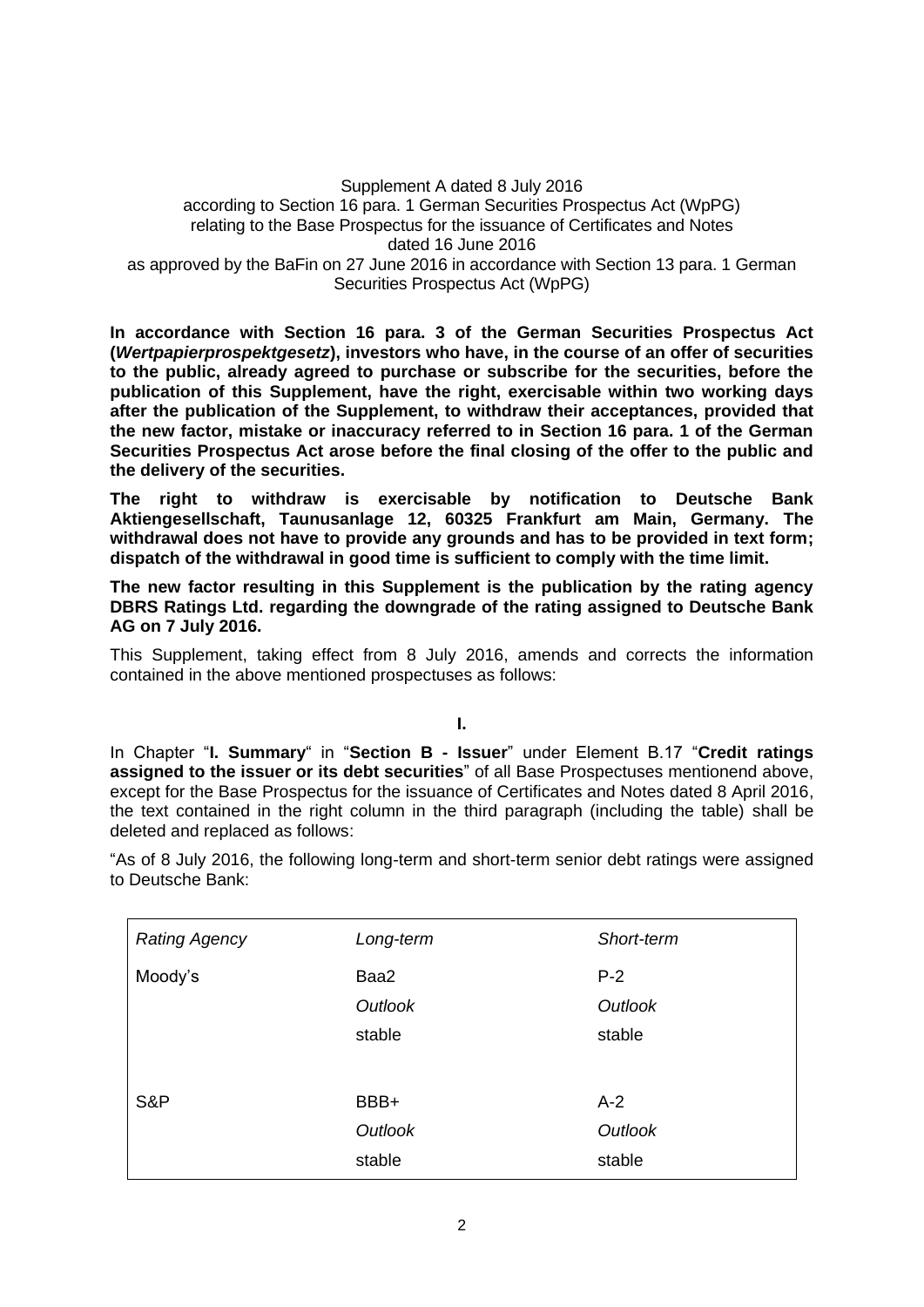| A-<br>Outlook<br>stable | F <sub>1</sub><br>Outlook<br>stable |
|-------------------------|-------------------------------------|
|                         |                                     |
|                         |                                     |
|                         |                                     |
|                         |                                     |
| A (low)                 | $R-1$ (low)                         |
| Outlook                 | Outlook                             |
|                         | stable                              |
|                         | stable                              |

**II.**

In Chapter "**II. Risk Factors**" in section "**A. Risk Factors in Respect of the Issuer**" the text in the sixth paragraph shall be deleted and replaced as follows:

"As of 8 July 2016, the following long-term and short-term senior debt ratings were assigned to Deutsche Bank:"

**III.**

In Chapter "**II. Risk Factors**" in section "**A. Risk Factors in Respect of the Issuer**" the paragraphs starting with "by DBRS:" until the sub-heading "**Rating of Subordinated Obligations**" shall be deleted and replaced as follows:

| "by DBRS: | long-term rating: A (low)    | outlook: stable |  |
|-----------|------------------------------|-----------------|--|
|           | short-term rating: R-1 (low) | outlook: stable |  |

DBRS defines:

A (low): Good credit quality. The capacity for the payment of financial obligations is substantial, but of lesser quality than "AA". May be vulnerable to future events, but qualifying negative factors are considered manageable.

> Long-term ratings by DBRS are divided into several categories ranging from "AAA", reflecting the highest credit quality, over categories "AA", "A", "BBB", "BB", "B", "CCC", "CC", "C" to category "D", reflecting when the issuer has filed under any applicable bankruptcy, insolvency or winding up statute or there is a failure to satisfy an obligation after the exhaustion of grace periods. All rating categories other than "AAA" and "D" also contain subcategories "(high)" and "(low)". The absence of either a "(high)" or "(low)" designation indicates the rating is in the middle of the category.

R-1 (low): Good credit quality. The capacity for the payment of short-term financial obligations as they fall due is substantial. Overall strength is not as favourable as higher rating categories. May be vulnerable to future events, but qualifying negative factors are considered manageable.

> DBRSs short-term ratings are divided into several categories ranging from "R-1", reflecting the highest credit quality, over categories "R-2", "R-3", "R-4", "R-5", to category "D" reflecting when the issuer has filed under any